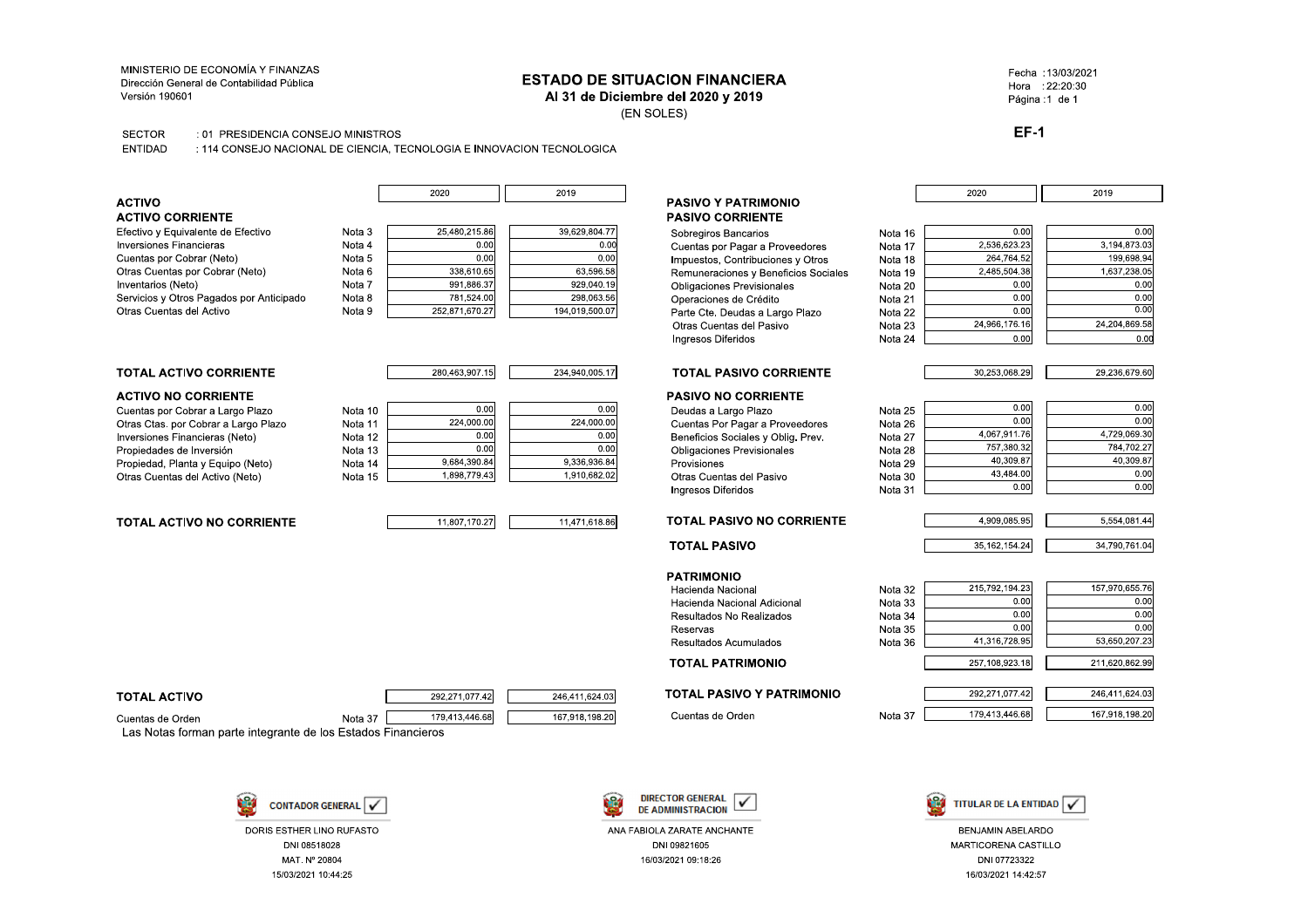Por los años terminados al 31 de Diciembre del 2020 y 2019

(EN SOLES)

### **SECTOR** : 01 PRESIDENCIA CONSEJO MINISTROS

: 114 CONSEJO NACIONAL DE CIENCIA, TECNOLOGIA E INNOVACION TECNOLOGICA ENTIDAD

**EF-2** 

|                                            |         | 2020            | 2019            |
|--------------------------------------------|---------|-----------------|-----------------|
| <b>INGRESOS</b>                            |         |                 |                 |
| Ingresos Tributarios Netos                 | Nota 38 | 0.00            | 0.00            |
| Ingresos No Tributarios                    | Nota 39 | 228.14          | 654.25          |
| Aportes por Regulación                     | Nota 40 | 0.00            | 0.00            |
| Traspasos y Remesas Recibidas              | Nota 41 | 170,997,204.65  | 174,033,371.18  |
| Donaciones y Transferencias Recibidas      | Nota 42 | 1,732,194.67    | 11.708.176.00   |
| Ingresos Financieros                       | Nota 43 | 743,420.14      | 278,499.86      |
| Otros Ingresos                             | Nota 44 | 2,978,421.27    | 4,411,185.03    |
| <b>TOTAL INGRESOS</b>                      |         | 176,451,468.87  | 190,431,886.32  |
| <b>COSTOS Y GASTOS</b>                     |         |                 |                 |
| Costo de Ventas                            | Nota 45 | 0.00            | 0.00            |
| Gastos en Bienes y Servicios               | Nota 46 | (23,793,999.89) | (23,900,176.26) |
| Gastos de Personal                         | Nota 47 | (19,047,490.51) | (19,713,565.93) |
| Gastos por Pens. Prest.y Asistencia Social | Nota 48 | (673.727.60)    | (634, 113.97)   |

Nota 49

Nota 50

Nota 51

Nota 52

Nota 53

Nota 54

 $(45,088,540.83)$ 

 $(37,360,449.49)$ 

 $(2,096,997.91)$ 

 $(2.045.686.14)$ 

 $(130, 727, 512.10)$ 

45,723,956.77

 $(545, 722.32)$ 

 $(74.897.41)$ 

 $(48, 426, 039.68)$ 

 $(39,811,975.99)$ 

 $(4, 245, 314.55)$ 

 $(1.301.789.17)$ 

(734.461.36)

 $(326.711.79)$ 

 $(139,094,148.70)$ 

51,337,737.62

Transferencias, Subsidios y Subvenciones Sociales Otorgadas

Donaciones y Transferencias Otorgadas

Traspasos y Remesas Otorgadas Estimaciones y Provisiones del Ejercicio

Gastos Financieros

Otros Gastos

TOTAL COSTOS Y GASTOS

RESULTADO DEL EJERCICIO SUPERAVIT (DEFICIT)

Las Notas forman parte integrante de los Estados Financieros



DORIS ESTHER LINO RUFASTO DNI 08518028 MAT. Nº 20804 15/03/2021 10:44:38



ANA FABIOLA ZARATE ANCHANTE DNI 09821605 16/03/2021 09:18:39



BENJAMIN ABELARDO MARTICORENA CASTILLO DNI 07723322 16/03/2021 14:43:19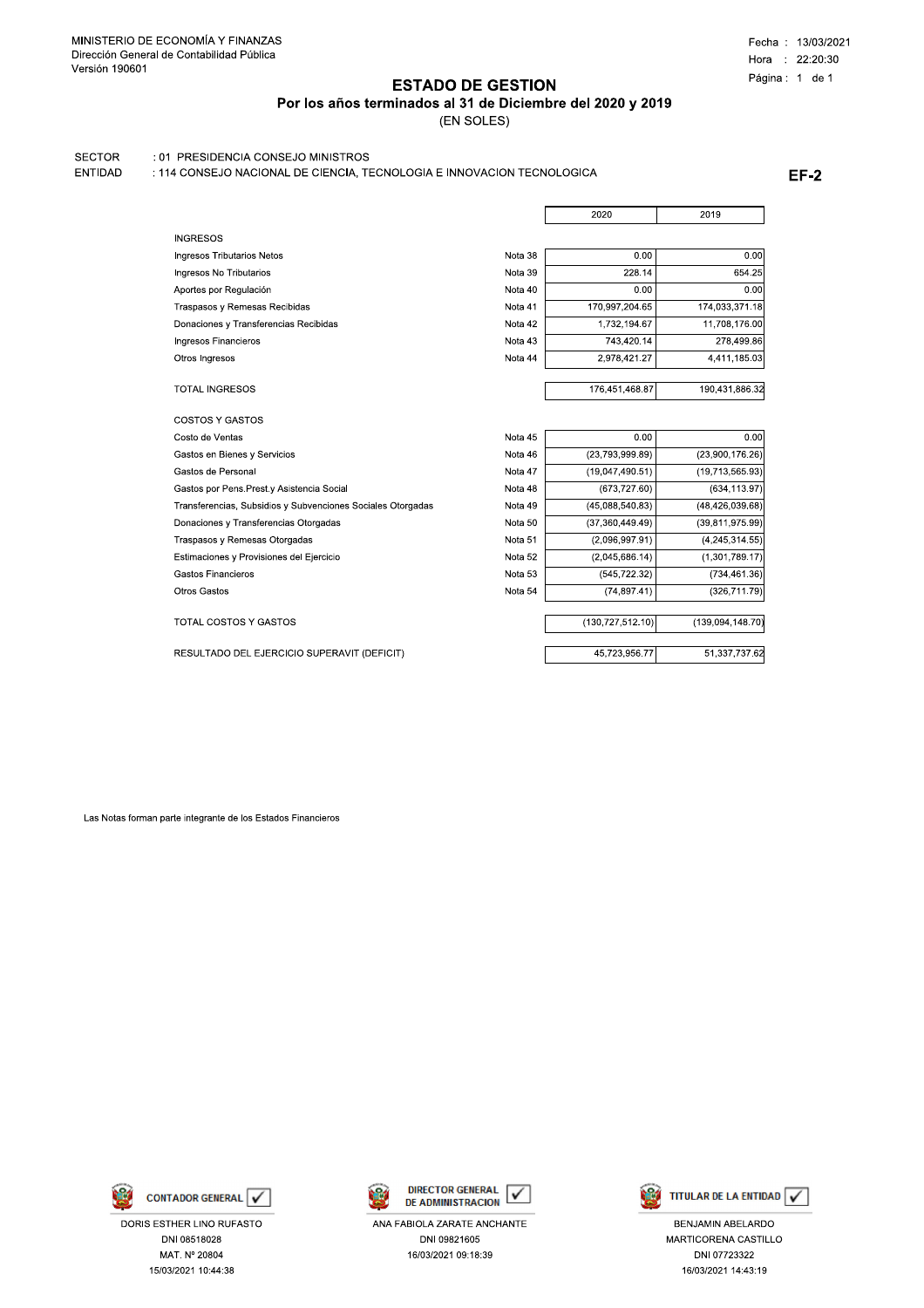MINISTERIO DE ECONOMÍA Y FINANZAS Dirección General de Contabilidad Pública Versión 190601

### **ESTADO DE CAMBIOS EN EL PATRIMONIO NETO**

## Por los años terminados al 31 de Diciembre del 2020 y 2019

(EN SOLES)

Fecha: 13/03/2021 Hora : 22:23:25 Página: 1 de 1

**SECTOR** : 01 PRESIDENCIA CONSEJO MINISTROS

ENTIDAD : 114 CONSEJO NACIONAL DE CIENCIA, TECNOLOGIA E INNOVACION TECNOLOGICA

|  | ۰.<br>× |
|--|---------|
|--|---------|

| <b>CONCEPTOS</b>                                      | <b>HACIENDA</b><br><b>NACIONAL</b> | <b>HACIENDA NACIONAL</b><br><b>ADICIONAL</b> | <b>RESULTADOS NO</b><br><b>REALIZADOS</b> | <b>RESERVAS</b> | <b>RESULTADOS</b><br><b>ACUMULADOS</b> | <b>TOTAL</b>   |
|-------------------------------------------------------|------------------------------------|----------------------------------------------|-------------------------------------------|-----------------|----------------------------------------|----------------|
| SALDO INICIAL AL 01 DE ENERO DE 2019                  | 139.340.822.73                     | 0.00                                         | 0.00                                      | 0.00            | 16,189,093.50                          | 155.529,916.23 |
| Ajustes de Ejercicios Anteriores                      | 0.00                               | 0.00                                         | 0.00                                      | 0.00            | 4,753,209.14                           | 4,753,209.14   |
| Traspasos y Remesas del Tesoro Público                | 0.00                               | 0.00                                         | 0.00                                      | 0.00            | 0.00                                   | 0.00           |
| Traspasos y Remesas de Otras Entidades                | 0.00                               | 0.00                                         | 0.00                                      | 0.00            | 0.00                                   | 0.00           |
| Traspasos de Documentos                               | 0.00                               | 0.00                                         | 0.00                                      | 0.00            | 0.00                                   | 0.00           |
| Otras Operaciones Patrimoniales                       | 0.00                               | 0.00                                         | 0.00                                      | 0.00            | 0.00                                   | 0.00           |
| Superávit (Déficit) del Ejercicio                     | 0.00                               | 0.00                                         | 0.00                                      | 0.00            | 51,337,737.62                          | 51,337,737.62  |
| Traslados entre Cuentas Patrimoniales                 | 18,629,833.03                      | 0.00                                         | 0.00                                      | 0.00            | (18,629,833.03)                        | 0.00           |
| Traslado de Saldos por Fusión, Extinción, Adscripción | 0.00                               | 0.00                                         | 0.00                                      | 0.00            | 0.00                                   | 0.00           |
|                                                       |                                    |                                              |                                           |                 |                                        |                |
| SALDOS AL 31 DE DICIEMBRE DE 2019                     | 157,970,655.76                     | 0.00                                         | 0.00                                      | 0.00            | 53,650,207.23                          | 211,620,862.99 |
| SALDO INICIAL AL 01 DE ENERO DE 2020                  | 157,970,655.76                     | 0.00                                         | 0.00                                      | 0.00            | 53,650,207.23                          | 211,620,862.99 |
| Ajustes de Ejercicios Anteriores                      | 0.00                               | 0.00                                         | 0.00                                      | 0.00            | (235, 896.58)                          | (235, 896.58)  |
| Traspasos y Remesas del Tesoro Público                | 0.00                               | 0.00                                         | 0.00                                      | 0.00            | 0.00                                   | 0.00           |
| Traspasos y Remesas de Otras Entidades                | 0.00                               | 0.00                                         | 0.00                                      | 0.00            | 0.00                                   | 0.00           |
| Traspasos de Documentos                               | 0.00                               | 0.00                                         | 0.00                                      | 0.00            | 0.00                                   | 0.00           |
| Otras Operaciones Patrimoniales (Nota)                | 0.00                               | 0.00                                         | 0.00                                      | 0.00            | 0.00                                   | 0.00           |
| Superávit (Déficit) del Ejercicio                     | 0.00                               | 0.00                                         | 0.00                                      | 0.00            | 45,723,956.77                          | 45,723,956.77  |
| Traslados entre Cuentas Patrimoniales                 | 57,821,538.47                      | 0.00                                         | 0.00                                      | 0.00            | (57, 821, 538.47)                      | 0.00           |
| Traslado de Saldos por Fusión, Extinción, Adscripción | 0.00                               | 0.00                                         | 0.00                                      | 0.00            | 0.00                                   | 0.00           |
| SALDOS AL 31 DE DICIEMBRE DE 2020                     | 215,792,194.23                     | 0.00                                         | 0.00                                      | 0.00            | 41.316.728.95                          | 257,108,923.18 |
|                                                       |                                    |                                              |                                           |                 |                                        |                |

- Las Notas deben ser explicativas.



DORIS ESTHER LINO RUFASTO DNI 08518028 MAT. Nº 20804 15/03/2021 10:44:48



ANA FABIOLA ZARATE ANCHANTE DNI 09821605 16/03/2021 09:18:51



BENJAMIN ABELARDO MARTICORENA CASTILLO DNI 07723322 16/03/2021 14:43:36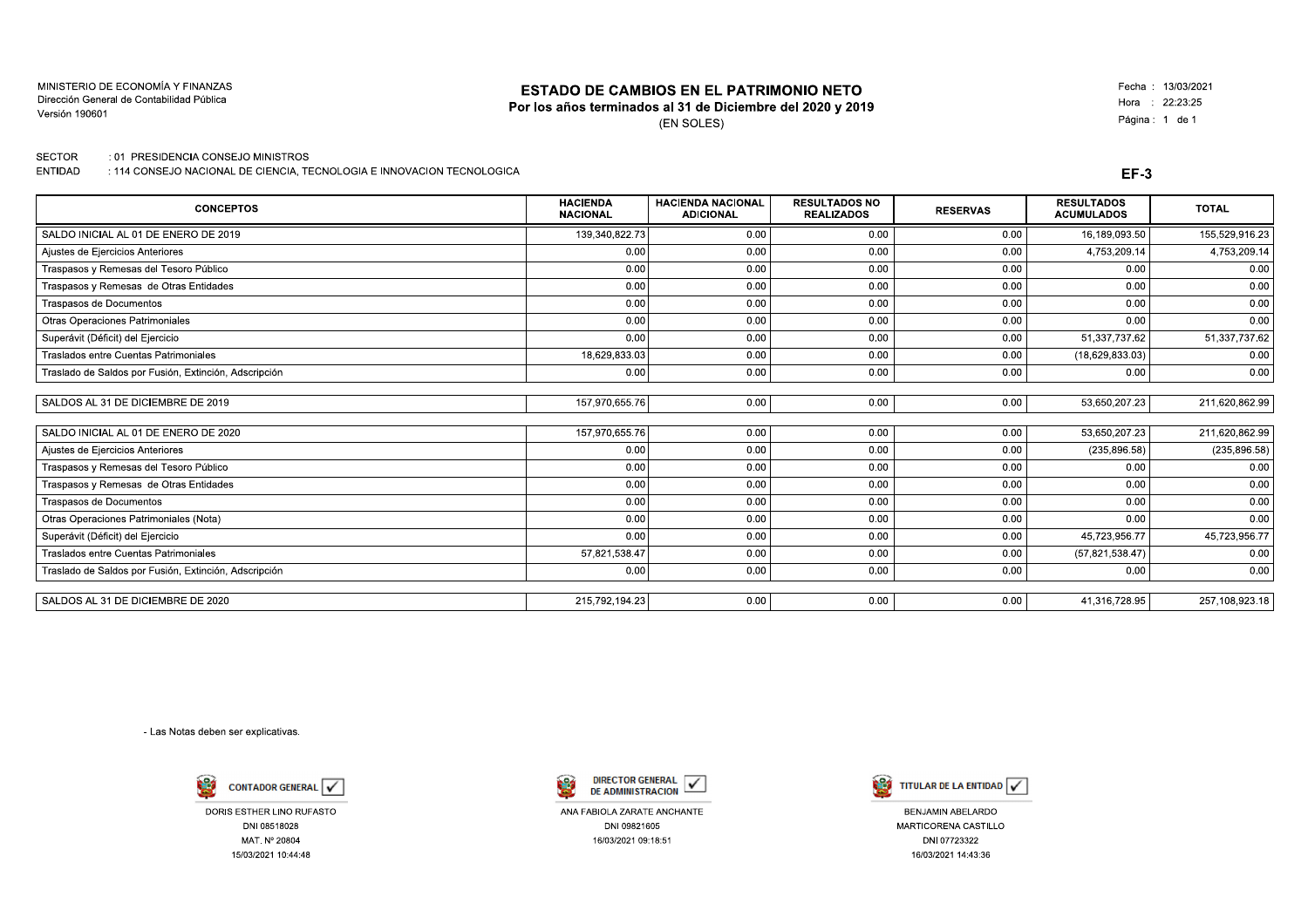A.- ACTIVIDADES DE OPERACION

# **ESTADO DE FLUJOS DE EFECTIVO** Por los años terminados al 31 de Diciembre del 2020 y 2019 (EN SOLES)

Fecha : 13/03/2021 Hora : 22:23:56 Página : 1 de 1

AÑO 2019

AÑO 2020

 $EF-4$ 

**SECTOR** : 01 PRESIDENCIA CONSEJO MINISTROS

**FNTIDAD** : 114 CONSEJO NACIONAL DE CIENCIA, TECNOLOGIA E INNOVACION TECNOLOGICA

**CONCEPTOS** 

 $0.00$  $0.00$ Cobranza de Impuestos, Contribuciones y Derechos Administrativos (Nota)  $0.00$  $0.00$ Cobranza de Aportes por regulación  $228.14$ 654.25 Cobranza de Venta de Bienes y Servicios y Renta de la Propiedad 1.732.194.67 11,708,176.00 Donaciones y Transferencias Corrientes Recibidas (Nota 71.955.800.84 85.859.121.82 Traspasos y Remesas Corrientes Recibidas del Tesoro Público 3,497,499.11 47,339,839.64 Otros (Nota) **MENOS**  $(36,031,261.00)$  $(28,963,794.72)$ Pago a Proveedores de Bienes y Servicios (Nota)  $(7,952,408.91)$  $(3.362.722.52)$ Pago de Remuneraciones y Obligaciones Sociales  $0.00$  $0.00$ Pago de Otras Retribuciones y Complementarias  $(427, 130.06)$  $(203, 049.56)$ Pago de Pensiones y Otros Beneficios  $(399, 618.00)$  $(588, 504.30)$ Pago por Prestaciones y Asistencia Social  $(172, 777.11)$  $0.00$ Transferencias, Subsidios y Subvenciones Sociales Otorgadas  $(36,093,666.14)$  $(57,956,168.61)$ Donaciones y Transferencias Corrientes Otorgadas (Nota  $(4,349,700.47)$  $(2.214.335.02)$ Traspasos y Remesas Corriente Entregadas al Tesoro Público  $(29, 854, 679.60)$  $(24, 259, 820.60)$ Otros (Nota) AUMENTO (DISMINUCION) DEL EFECTIVO Y EQUIVALENTE DE EFECTIVO PROVENIENTE DE (36.149.039.38) 25.412.917.23 ACTIVIDAD DE OPERACIÓN **B.- ACTIVIDADES DE INVERSION**  $0.00$  $0.00$ Cobranza por Venta de Vehículos, Maquinarias y Otros  $\overline{0}$  $\overline{0.00}$ Cobranza por Venta de Edificios y Activos No Producidos (Nota)  $\overline{0.00}$  $0.00$ Cobranza por Venta de Otras Cuentas del Activo (Nota)  $0.00$  $0.00$ Otros (Nota) **MENOS**  $(110, 862.60)$ (695,208.64) Pago por Compra de Vehículos, Maquinarias y Otros  $0.00$  $\overline{0.00}$ Pago por Compra de Edificios y Activos No Producidos (Nota)  $0.00$  $0.00$ Pago por Construcciones en Curso (Nota)  $(88, 977.90)$  $(64,993.60)$ Pago por Compra de Otras Cuentas del Activo (Nota)  $0<sup>0</sup>$  $\overline{0.00}$ Otros (Nota) AUMENTO (DISMINUCION) DEL EFECTIVO Y EQUIVALENTE DE EFECTIVO PROVENIENTE DE ACTIVIDAD DE INVERSION  $(784, 186.54)$  $(175, 856.20)$ C.- ACTIVIDADES DE FINANCIAMIENTO  $0.00$  $0.00$ Donaciones y Transferencias de Capital Recibidas (Nota) 72,863,354.90 88,174,249.36 Traspasos y Remesas de Capital Recibidas del Tesoro Público  $\overline{0}$  $\overline{0.00}$ Cobranza por Colocaciones de Valores y Otros Documentos (Nota)  $\overline{0}$  $0.00$ Endeudamiento Interno y/o Externo (Nota) Otros (Nota)  $0.00$  $0.00$ **MENOS**  $(50, 277, 006.72)$  $(71, 281, 200.00)$ Donaciones y Transferencias de Capital Entregadas (Nota)  $0.00$  $0.00$ Traspasos y Remesas de Capital Entregadas al Tesoro Público  $0.00$  $0.00$ Amortización, Intereses, Comisiones y Otros Gastos de la Deuda (Nota)  $0.00$  $(16, 271, 648.66)$ Otros (Nota)  $\overline{0}$  $0.00$ Traslado de Saldos por Fusión, Extinción, Adscripción AUMENTO (DISMINUCION) DEL EFECTIVO Y EQUIVALENTE DE EFECTIVO PROVENIENTE DE 22,586,348.18 621,400.70 CTIVIDAD DE FINANCIAMIENTO  $(14.346.877.74)$ 25.858.461.73 D.- AUMENTO (DISMINUCION) DEL EFECTIVO Y EQUIVALENTE DE EFECTIVO 197,288.83  $(457, 127.00)$ E.- DIFERENCIA DE CAMBIO DE EFECTIVO Y EQUIVALENTE AL EFECTIVO

Las Notas deben ser explicativas



DNI 08518028

MAT Nº 20804

15/03/2021 10:44:55

F.- SALDO EFECTIVO Y EQUIVALENTE DE EFECTIVO AL INICIO DEL EJERCICIO

G.- SALDO EFECTIVO Y EQUIVALENTE DE EFECTIVO AL FINALIZAR EL EJERCICIO





39,629,804.77

25.480.215.86

14,228,470.04

39.629.804.77

ANA FABIOLA ZARATE ANCHANTE DNI 09821605 16/03/2021 09:18:59

**BENJAMIN ABELARDO** MARTICORENA CASTILLO DNI 07723322 16/03/2021 14:43:46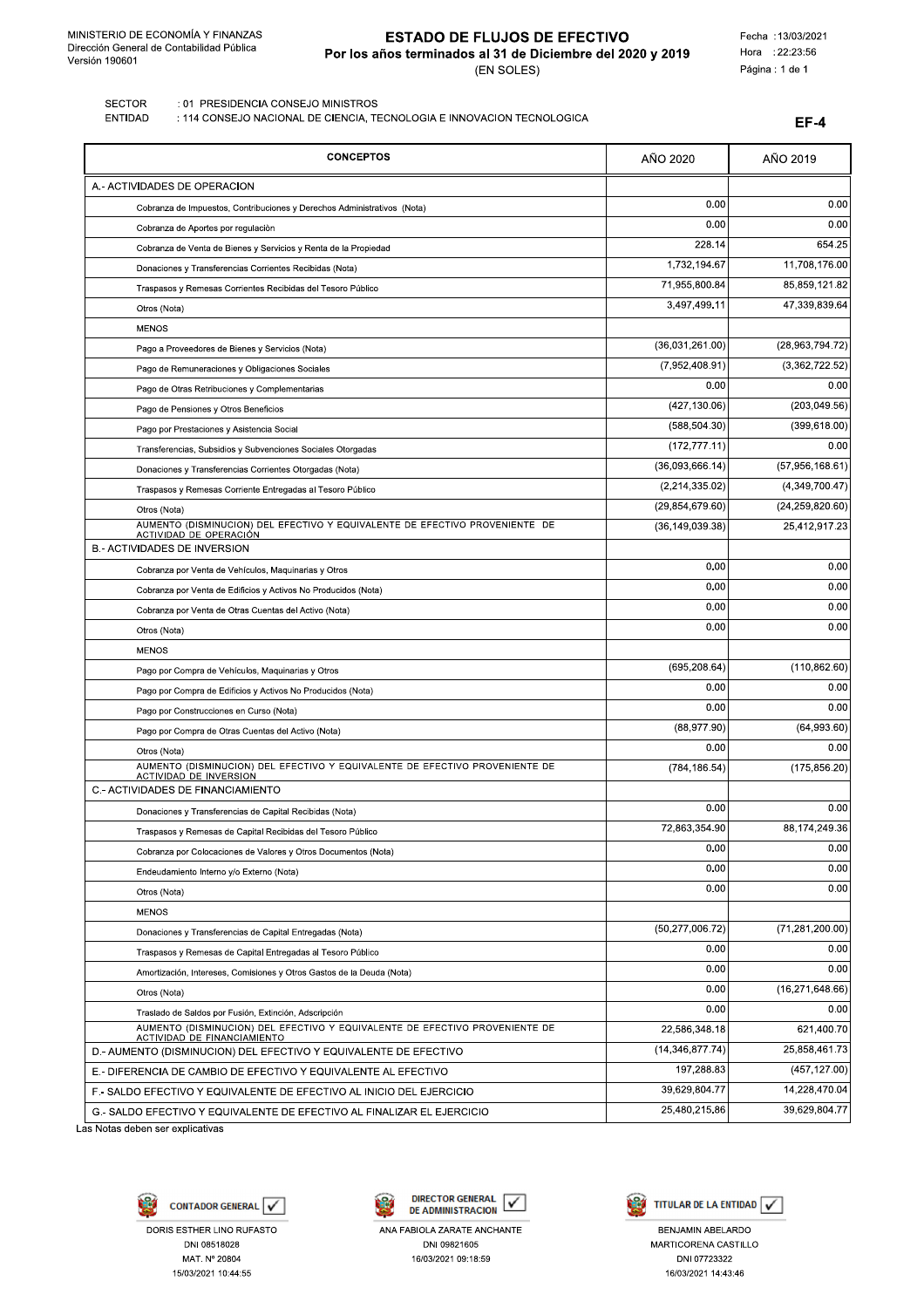# ESTADO DE EJECUCIÓN DEL PRESUPUESTO DE INGRESOS Y GASTOS **EJERCICIO 2020**

Fecha: 26/02/2021 Hora: 22:53:37 Pag.: 1 de 2 Gen.: 26/02/2021 20:53:11

(EN SOLES)

### **SECTOR** : 01 PRESIDENCIA CONSEJO MINISTROS

ENTIDAD : 114 CONSEJO NACIONAL DE CIENCIA, TECNOLOGIA E INNOVACION TECNOLOGICA

| <b>RECURSOS PÚBLICOS</b>                                   | <b>EJECUCIÓN</b><br><b>INGRESOS</b> | <b>GASTOS PÚBLICOS</b>                                 | <b>EJECUCIÓN</b><br><b>GASTOS</b> |
|------------------------------------------------------------|-------------------------------------|--------------------------------------------------------|-----------------------------------|
| <b>1 RECURSOS ORDINARIOS</b>                               |                                     | <b>1 RECURSOS ORDINARIOS</b>                           |                                   |
| 00 RECURSOS ORDINARIOS                                     |                                     | 00 RECURSOS ORDINARIOS                                 | 161.013.844.65                    |
|                                                            |                                     | <b>GASTOS CORRIENTES</b>                               | 86,422,354.48                     |
|                                                            |                                     | 2.1 PERSONAL Y OBLIGACIONES SOCIALES                   | 3,398,186.35                      |
|                                                            |                                     | 2.2 PENSIONES Y OTRAS PRESTACIONES SOCIALES            | 763,710.08                        |
|                                                            |                                     | 2.3 BIENES Y SERVICIOS                                 | 28,721,933.90                     |
|                                                            |                                     | 2.4 DONACIONES Y TRANSFERENCIAS                        | 18,193,858.57                     |
|                                                            |                                     | 2.5 OTROS GASTOS                                       | 35.344.665.58                     |
|                                                            |                                     | <b>GASTOS DE CAPITAL</b>                               | 74,591,490.17                     |
|                                                            |                                     | 2.4 DONACIONES Y TRANSFERENCIAS                        | 32,185,101.85                     |
|                                                            |                                     | 2.6 ADQUISICION DE ACTIVOS NO FINANCIEROS              | 42.406.388.32                     |
| <b>TOTAL RECURSOS ORDINARIOS</b>                           | 161,013,844.65                      | <b>TOTAL RECURSOS ORDINARIOS</b>                       | 161,013,844.65                    |
| 2 RECURSOS DIRECTAMENTE RECAUDADOS                         |                                     | 2 RECURSOS DIRECTAMENTE RECAUDADOS                     |                                   |
| 09 RECURSOS DIRECTAMENTE RECAUDADOS                        | 57,551.84                           | 09 RECURSOS DIRECTAMENTE RECAUDADOS                    |                                   |
| <b>INGRESOS CORRIENTES</b>                                 | 47.138.73                           |                                                        |                                   |
| 1.3 VENTA DE BIENES Y SERVICIOS Y DERECHOS ADMINISTRATIVOS | 228.14                              |                                                        |                                   |
| 1.5 OTROS INGRESOS                                         | 46.910.59                           |                                                        |                                   |
| <b>FINANCIAMIENTO</b>                                      | 10,413.11                           |                                                        |                                   |
| 1.9 SALDOS DE BALANCE                                      | 10,413.11                           |                                                        |                                   |
| TOTAL RECURSOS DIRECTAMENTE RECAUDADOS                     | 57,551.84                           | TOTAL RECURSOS DIRECTAMENTE RECAUDADOS                 |                                   |
| 3 RECURSOS POR OPERACIONES OFICIALES DE CREDITO            |                                     | <b>3 RECURSOS POR OPERACIONES OFICIALES DE CREDITO</b> |                                   |
| 19 RECURSOS POR OPERACIONES OFICIALES DE CREDITO           | 11,322,624.51                       | 19 RECURSOS POR OPERACIONES OFICIALES DE CREDITO       | 916,131.03                        |
| <b>ENDEUDAMIENTO EXTERNO</b>                               | 11,251,424.51                       | <b>ENDEUDAMIENTO EXTERNO</b>                           | 899,531.03                        |
| <b>INGRESOS CORRIENTES</b>                                 | 1,085.489.06                        | <b>GASTOS DE CAPITAL</b>                               | 899,531.03                        |
| 1.5 OTROS INGRESOS                                         | 1,085,489.06                        | 2.6 ADQUISICION DE ACTIVOS NO FINANCIEROS              | 899,531.03                        |
| <b>FINANCIAMIENTO</b>                                      | 10.165.935.45                       |                                                        |                                   |
| 1.8 ENDEUDAMIENTO                                          | 9,940,000.00                        |                                                        |                                   |
| 1.9 SALDOS DE BALANCE                                      | 225,935.45                          |                                                        |                                   |
| <b>ENDEUDAMIENTO INTERNO</b>                               | 71,200.00                           | <b>ENDEUDAMIENTO INTERNO</b>                           | 16,600.00                         |
| <b>FINANCIAMIENTO</b>                                      | 71,200.00                           | <b>GASTOS CORRIENTES</b>                               | 16,600.00                         |
| 1.8 ENDEUDAMIENTO                                          | 71,200.00                           | 2.1 PERSONAL Y OBLIGACIONES SOCIALES                   | 16,600.00                         |
| TOTAL RECURSOS POR OPERACIONES OFICIALES DE CREDITO        | 11,322,624.51                       | TOTAL RECURSOS POR OPERACIONES OFICIALES DE CREDITO    | 916,131.03                        |
| <b>4 DONACIONES Y TRANSFERENCIAS</b>                       |                                     | <b>4 DONACIONES Y TRANSFERENCIAS</b>                   |                                   |
| 13 DONACIONES Y TRANSFERENCIAS                             | 16,240,153.82                       | 13 DONACIONES Y TRANSFERENCIAS                         | 1,469,935.54                      |
| <b>DONACIONES</b>                                          | 683,237.28                          | <b>DONACIONES</b>                                      | 422,778.00                        |
| <b>INGRESOS CORRIENTES</b>                                 | 152,287.65                          | <b>GASTOS CORRIENTES</b>                               | 422,778.00                        |
| 1.5 OTROS INGRESOS                                         | 152,287.65                          | 2.5 OTROS GASTOS                                       | 422,778.00                        |
| <b>TRANSFERENCIAS</b>                                      | 385,254.32                          |                                                        |                                   |
| 1.4 DONACIONES Y TRANSFERENCIAS                            | 385.254.32                          |                                                        |                                   |

 $EP-1$